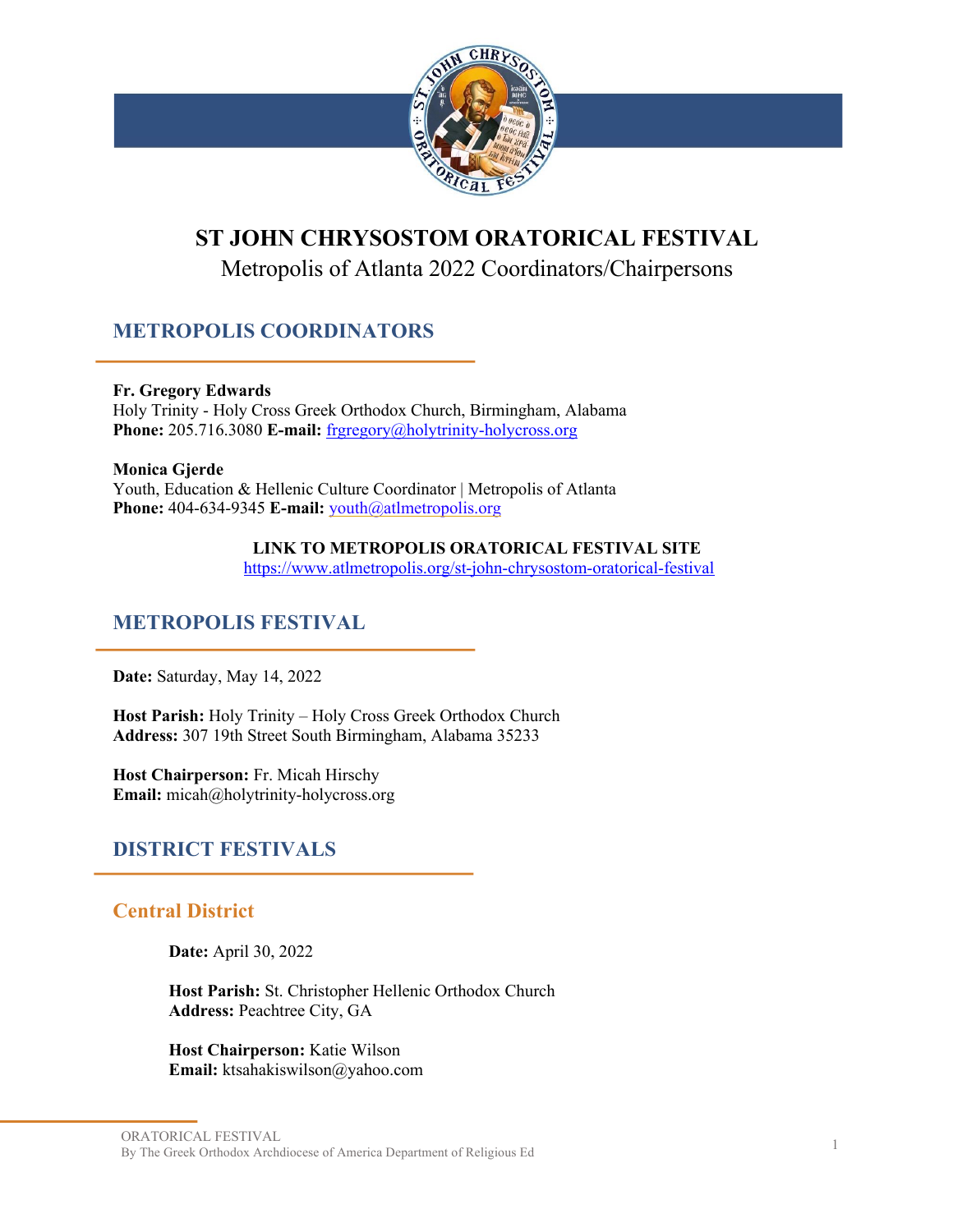# Churches in the Central District

#### ALABAMA GEORGIA

**Birmingham:** Holy Trinity-Holy Cross Cathedral **Huntsville:** Holy Cross-SS. Constantine & Helen **Montgomery:** Annunciation

**Athens/Watkinsville:** St. Philothea **Atlanta:** Annunciation Cathedral **Columbus:** Holy Transfiguration **Cumming:** SS. Rafael, Nicholas & Irene **Macon:** Holy Cross **Marietta:** Holy Transfiguration **Peachtree City**: St. Christopher

## **Coastal District**

**Date:** March 26. 2022

**Host Parish:** Holy Trinity Greek Orthodox Church **Address:** Columbia, SC

**Host Chairperson:** Phil Lawrence **Email:** palsmke@gmail.com

# Churches in the Coastal District

GEORGIA NORTH CAROLINA

#### SOUTH CAROLINA

**Charleston:** Holy Trinity **Columbia:** Holy Trinity **Florence:** Transfiguration **Greenville:** St. George **Hilton Head:** Holy Resurrection **Myrtle Beach:** St. John the Baptist **Spartanburg:** St. Nicholas

## **Northeastern District**

**Date:** April 9, 2022

**Host Parish:** Dormition of the Theotokos **Address:** Greensboro, NC

**Host Chairperson:** Matthew Beckett **Email:** mattjbeckett@gmail.com

**Augusta:** Holy Trinity **Asheville:** Holy Trinity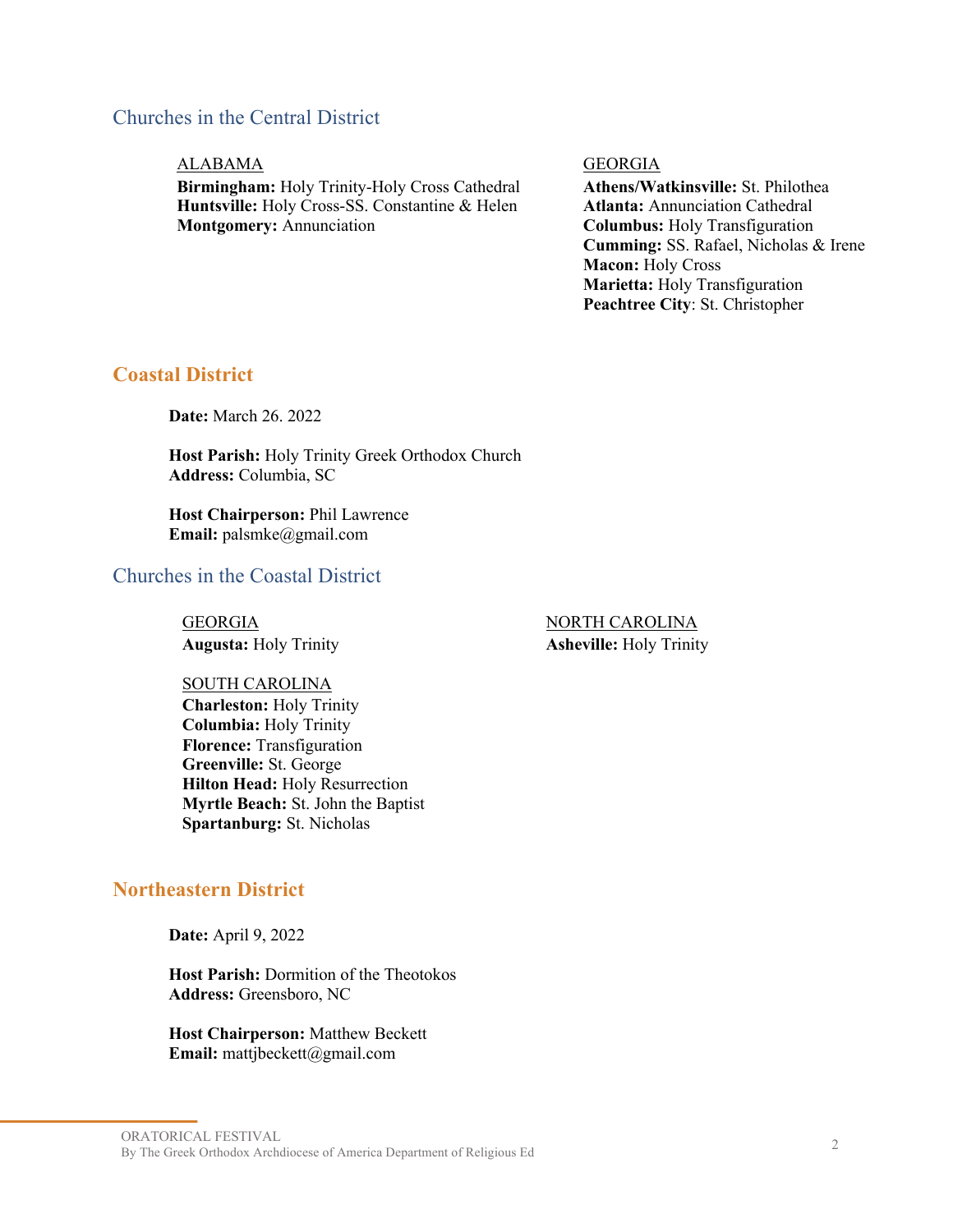### Churches in the Northeastern District

NORTH CAROLINA TENNESSEE

**Burlington:** St. Katherine **Charlotte:** Holy Trinity Cathedral **Charlotte:** St. Nektarios **Durham:** St. Barbara **Fayetteville:** SS. Constantine & Helen **Greensboro:** Dormition of the Theotokos **Greenville Mission**: Holy Apostles **High Point:** St. George **Mooresville**: St. Luke **Raleigh:** Holy Trinity **Wilmington:** St. Nicholas **Winston-Salem:** Annunciation

**Bluff City:** Holy Trinity **Knoxville:** St. George

## **Northeastern Florida District**

**Date:** March 26, 2022

**Host Parish:** Holy Trinity Greek Orthodox Church **Address:** St. Augustine, FL

**Host Chairperson:** Polly Hillier **Email:** phillier@stphotios.com

# Churches in the Northeastern Florida District

#### **FLORIDA**

**Daytona Beach:** St. Demetrios **Gainesville:** St. Elizabeth **Jacksonville:** St. John the Divine **Maitland/Orlando:** Holy Trinity **Melbourne:** St. Katherine **St. Augustine:** Holy Trinity **Tallahassee:** Holy Mother of God

GEORGIA **Brunswick:** St. George Chapel **Savannah:** St. Paul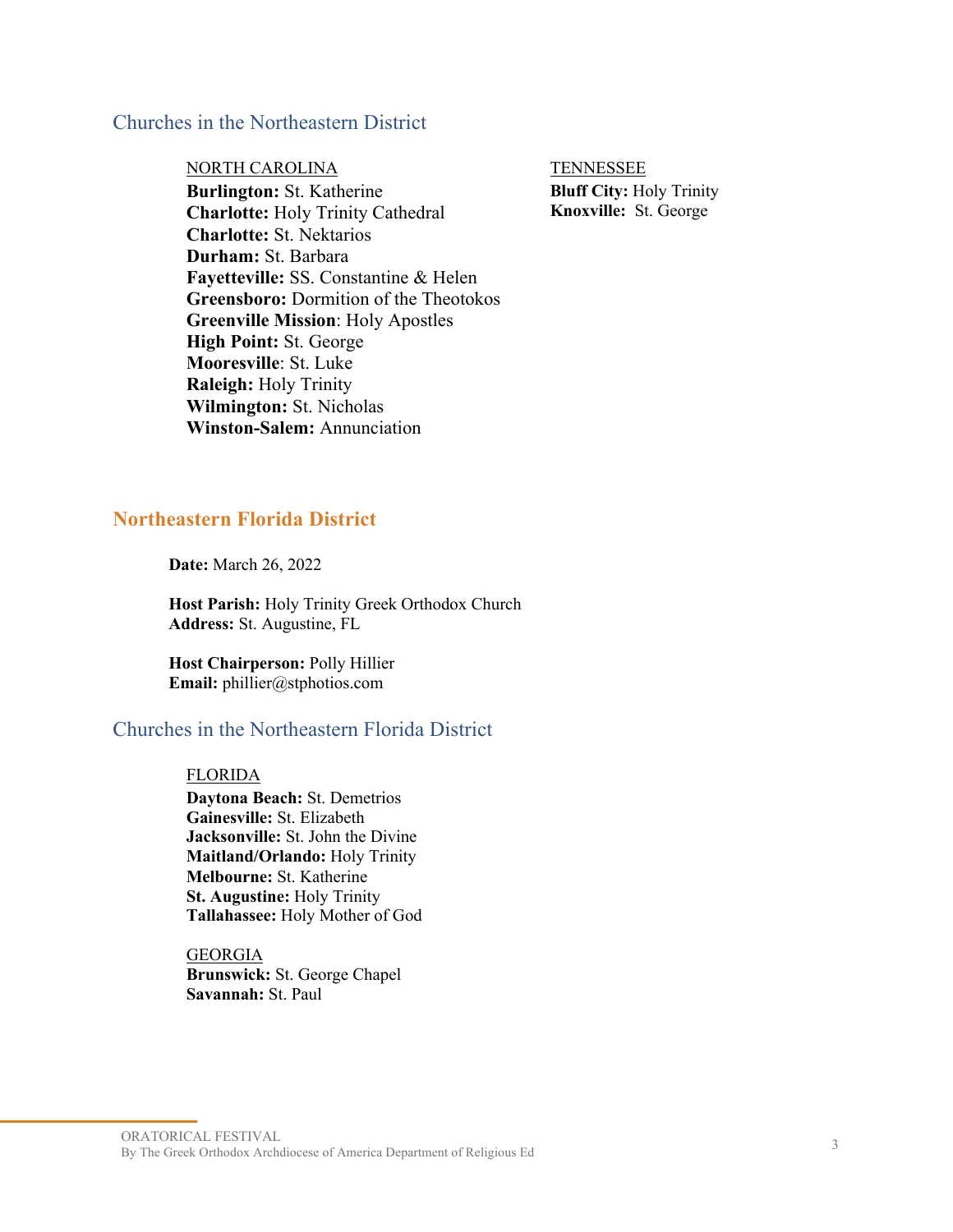#### **Western Florida District**

**Date:** April 10, 2022

**Host Parish:** St. George Greek Orthodox Church **Address:** New Port Richey, FL

**Host Chairperson:** Fr. Andrew Pavlakos **Email:** frandrew@stgeorgenpr.org

## Churches in the Western Florida District

#### FLORIDA

**Clearwater:** Holy Trinity **Lecanto:** St. Michael the Archangel **New Port Richey:** St. George **Palm Harbor:** SS. Raphael, Nicholas & Irene **Port Charlotte:** Holy Trinity Chapel **Sarasota:** St. Barbara **Spring Hill:** Christ the Savior **St. Petersburg:** St. Stefanos **Tampa:** St. John the Baptist **Tarpon Springs:** St. Nicholas Cathedral **Winter Haven:** St. Sophia

#### **Southeastern Florida District**

**Date:** April 9, 2022

**Host Parish:** St. Nicholas Greek Orthodox Church **Address:** Ft. Pierce, FL

**Host Chairperson:** Dr. Alex Bellas **Email:** alexander.bellas@palmbeachschools.org

#### Churches in the Southeastern Florida District

FLORIDA **Boca Raton:** St. Mark **Fort Lauderdale:** St. Demetrios **Fort Meyers:** Annunciation **Fort Pierce:** St. Nicholas **Hobe Sound Mission:** St. John Chrysostom

**Hollywood:** St. George **Kendall:** St. Andrew **Miami:** St. Sophia Cathedral **Naples:** St. Katherine **North Miami:** Annunciation **West Palm Beach:** St. Catherine